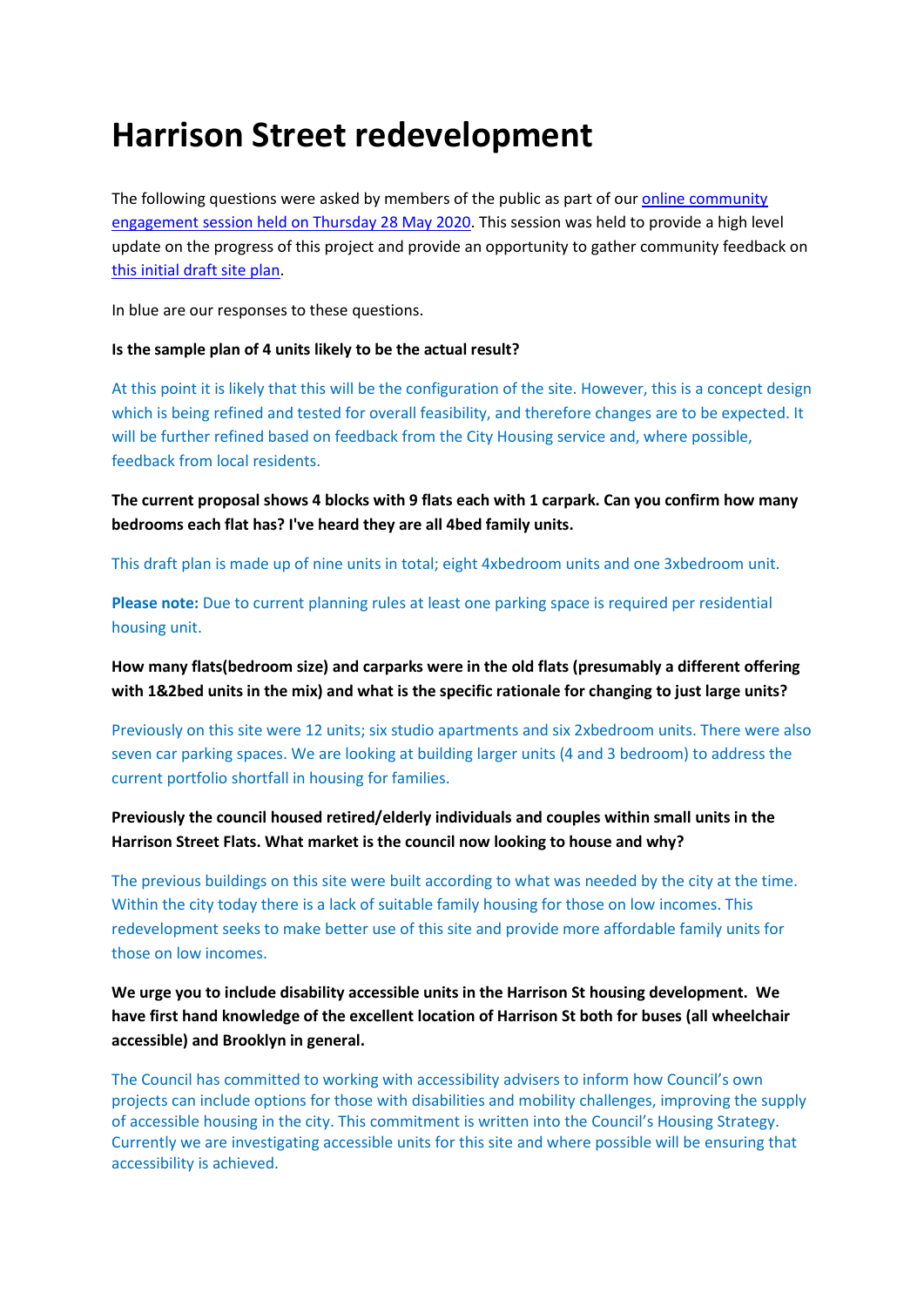### **Will there be access through the property for the residents who historically have access?**

This is the first draft site plan and will be refined over time based on feedback from the City Housing service and, where possible, feedback from local residents. Access to the site will depend upon the final configuration of the site and by permission from City Housing as the landowners.

## **Will the boundary fence be in the same place it is now? I am especially interested in the west boundary.**

As this is the first draft of this site plan and it is expected to be refined over the coming weeks based on the needs of City Housing, the physical site conditions and, where possible, the feedback of the local community. It is not possible for us to say definitively at this stage

#### **It is hard to tell from the plan – how close are the Block A decks from the boundary fence?**

Emphasising that this is an initial draft plan of the site and subject to change, based on this draft the proposed decks would be approximately 2 metres (at the closest point) from the boundary fence.

#### **What are the outside striped rectangulars on the plan?**

On this draft plan these indicate possible locations for clothes lines

#### **What is the timeline?**

The current construction timeline for this development is that work will begin on the retaining walls of the site in September this year, in November construction on the redevelopment itself is expected to begin and the entire site is projected to be completed by the end of 2021.

## **Is there an opportunity to utilise one of the car park spaces within the development to use as a Mobility Park? Or alternatively to find space within the development for a mobility park?**

Any accessible parking spaces provided on this site would be for tenants only. Unfortunately this development is not suitable for providing parking for members of the public.

City Housing has a very limited amount of land on which it can provide social housing. The intention for this development is to provide parking for tenants and their visitors only so as to make most use of this land for housing.

An additional challenge for City Housing with regard to parking is that their land is classified as private property. This means the cost of parking enforcement falls to the social housing service and not the street wardens. If public parking were to be offered on this site then this could result in additional costs to City Housing.

# **Can you confirm that there is one double or single bedroom on the ground floor? and is the kitchen for the whole townhouse?**

Based on this current draft plan the bedrooms shown on the ground floors are all double bedrooms and each townhouse unit has a kitchen and bathroom located on the ground floor.